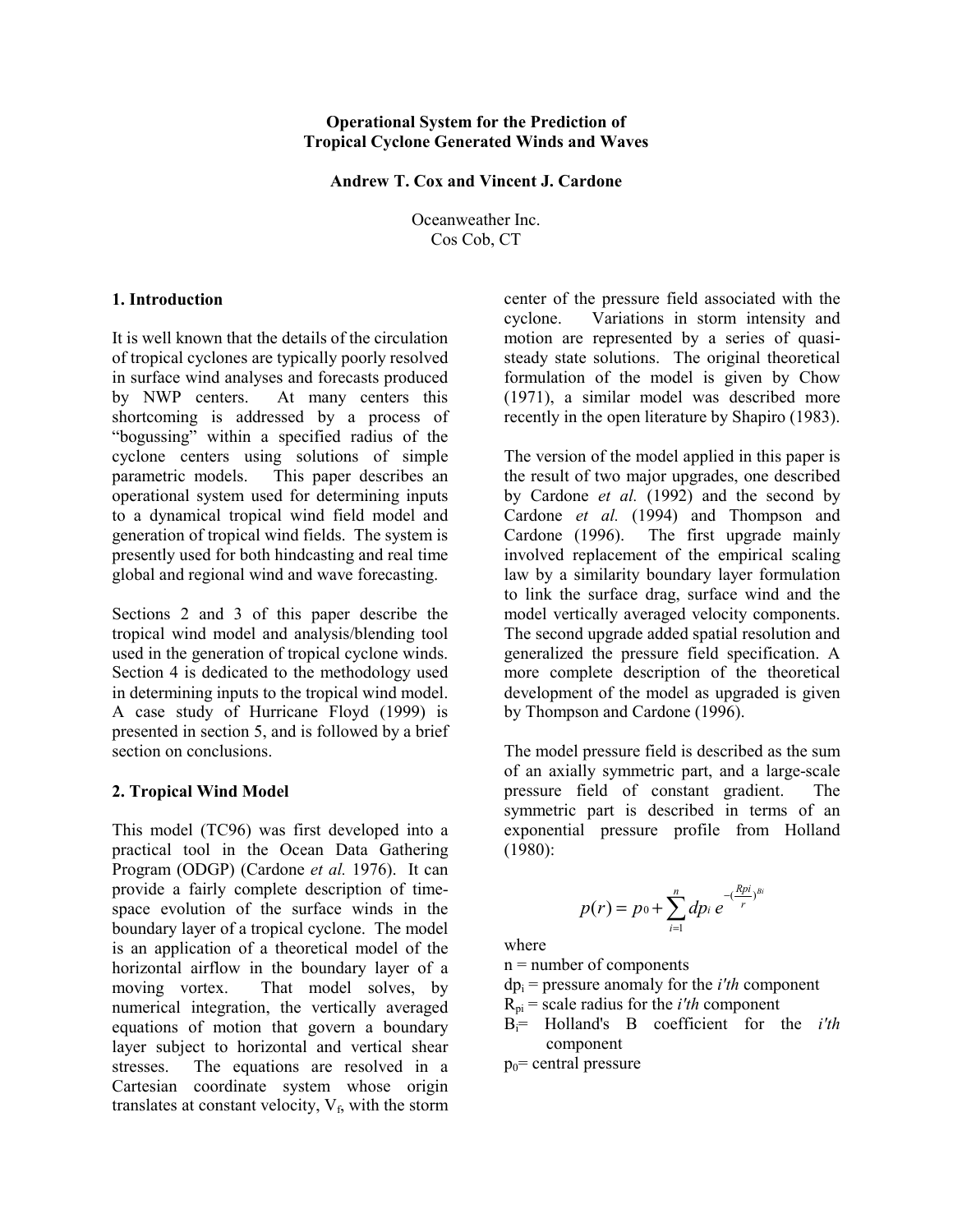The model is driven from parameters that are derived from data in meteorological records and the ambient pressure field. The entire wind field history is computed from knowledge of the variation of those parameters along the storm track by computing solutions, or so-called "snapshots", on the nested grid as often as is necessary to describe different stages of intensity. The entire time history is then interpolated from the snapshots. The snapshot input parameters to TC96 are shown in Table 1.

|  |  | Table 1. Model parameters for TC96. |
|--|--|-------------------------------------|
|--|--|-------------------------------------|

| <b>Parameter</b>                    | <b>Description</b>              |  |  |
|-------------------------------------|---------------------------------|--|--|
| $V_{\text{spd}}$ , $V_{\text{dir}}$ | speed and direction of vortex   |  |  |
|                                     | motion                          |  |  |
| $\rm V_{gs},D_{gs}$                 | equivalent geostrophic flow of  |  |  |
|                                     | the ambient PBL pressure field  |  |  |
|                                     | in which the vortex propagates  |  |  |
| $D_{p}$                             | total storm pressure anomaly    |  |  |
| $dp_1$                              | pressure anomaly associated     |  |  |
|                                     | with the first component of the |  |  |
|                                     | exponential radial pressure     |  |  |
|                                     | profile                         |  |  |
| $R_{p1}$ , $R_{p2}$                 | scale radii of the up to two    |  |  |
|                                     | components of the exponential   |  |  |
|                                     | radial pressure profile         |  |  |
| $B_1, B_2$                          | Holland's profile peakedness    |  |  |
|                                     | parameter for each component    |  |  |

The model was originally validated against winds measured in several ODGP storms. It has since been applied to nearly every recent hurricane to affect the United States offshore area, to all major storms to affect the South China Sea since 1945, and to storms affecting many other foreign basins including the Northwest Shelf of Australia, Tasman Sea of New Zealand, Bay of Bengal, Arabian Sea and Caribbean Sea. Comparisons with over-water measurements from buoys and rigs support an accuracy specification of  $\pm$  20 degrees in direction and  $\pm$  2 meters/second in wind speed (1-hour average at 10-meter elevation). Many comparisons have been published (see e.g., Ross and Cardone, 1978; Cardone and Ross, 1979; Forristall *et al.*, 1977; 1978; 1980; Cardone and Ewans, 1992; Cardone and Grant, 1994).

The wind model is free of arbitrary calibration constants that might link the model to a particular storm type or region. For example, differences in latitude are handled properly in the primitive equation formulation through the Coriolis parameter. The variations in structure between tropical storm types manifest themselves basically in the characteristics of the pressure field of the vortex itself and of the surrounding region. The interaction of a tropical cyclone and its environment, therefore, can be accounted for by a proper specification of the input parameters. The assignable parameters of the planetary boundary layer (PBL) formulation, namely planetary boundary layer depth and stability, and of the sea surface roughness formulation, can safely be taken from studies performed in the Gulf of Mexico, since tropical cyclones world-wide share a common set of thermodynamic and kinematic constraints.

# **3. Wind WorkStation**

The Wind WorkStation (WWS) is a graphical analysis tool developed in 1995 for the analysis of marine surface wind fields. The WWS was originally developed for the analysis of extratropical systems, but it has been extended to the analysis of tropical wind fields as well. Details on the use and objective analysis algorithm used in the WWS can be found in Cox *et al.* (1995).

The purpose of the WWS in tropical wind field generation is two-fold: First, the WWS can be used to assimilate marine surface, aircraft, and satellite observations into a tropical wind field. Where high-quality aircraft reconnaissance data are available, the WWS can be used as a direct analysis tool much in the same way as the Wind Analysis Distributed Application (WANDA) system developed by the National Hurricane Research Division (HRD) of NOAA (Powell, *et al.* 1998). Aircraft winds are reduced to the surface using a method described by Powell and Black (1990), and used directly to produce a snapshot wind field. In the absence of aircraft data, or as a supplement to the reconnaissance observations, wind fields from the tropical wind model are included in the WWS to define the tropical winds. The second purpose of the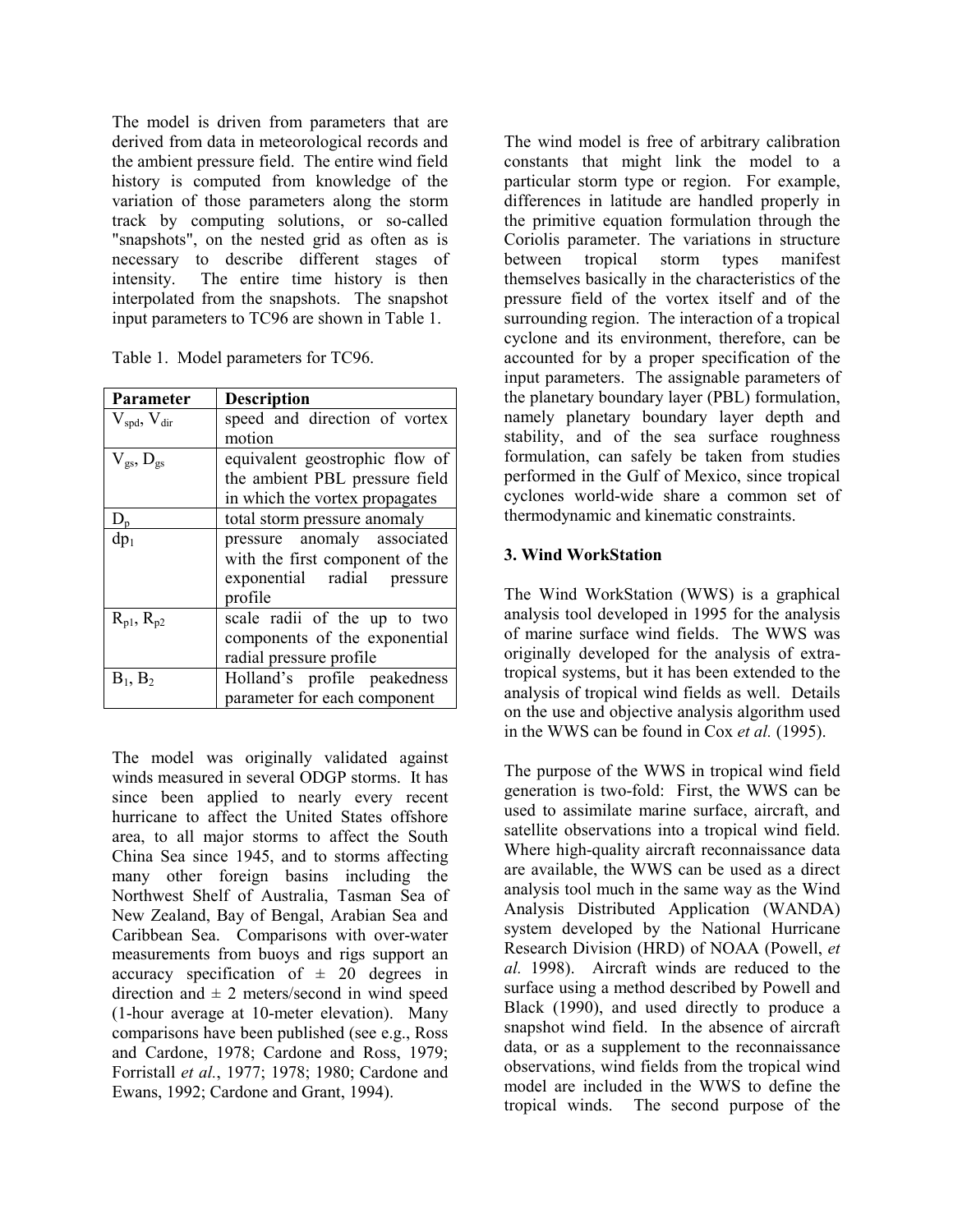

Figure 1. Wind WorkStation analysis of Hurricane Josephine (1996) valid for October  $7<sup>th</sup>$ , 1996 at 18 GMT. Winds shown in knots, some wind inputs have been repositioned (with respect to Josephine) to synoptic time.

WWS is to blend the tropical winds with the synoptic-scale atmospheric flow to produce a basin-wide wind field for use in wave modeling. Figure 1 shows a WWS analysis of hurricane Josephine (1996) in the Gulf of Mexico. The analysis is a blend of buoy and ship winds, TOPEX altimeter winds, NSCAT scatterometer winds, TC96 model inputs, NOAA reconnaissance winds, and analyst's input.

## **4. Methodology**

### *4.1 General Approach*

The approach for developing tropical wind fields in both a hindcast and forecast mode is essentially the same. The relative storm motion  $(V_{\text{spd}}$ ,  $V_{\text{dir}})$  and intensity  $(D_p)$  are taken directly from best track data or from forecasts issued by warning centers such as the Tropical Prediction Center (TPC) and Joint Typhoon Warning Center (JTWC). The geostrophic flow of the ambient PBL pressure field in which the vortex propagates  $(V_{gs}, D_{gs})$  can be estimated from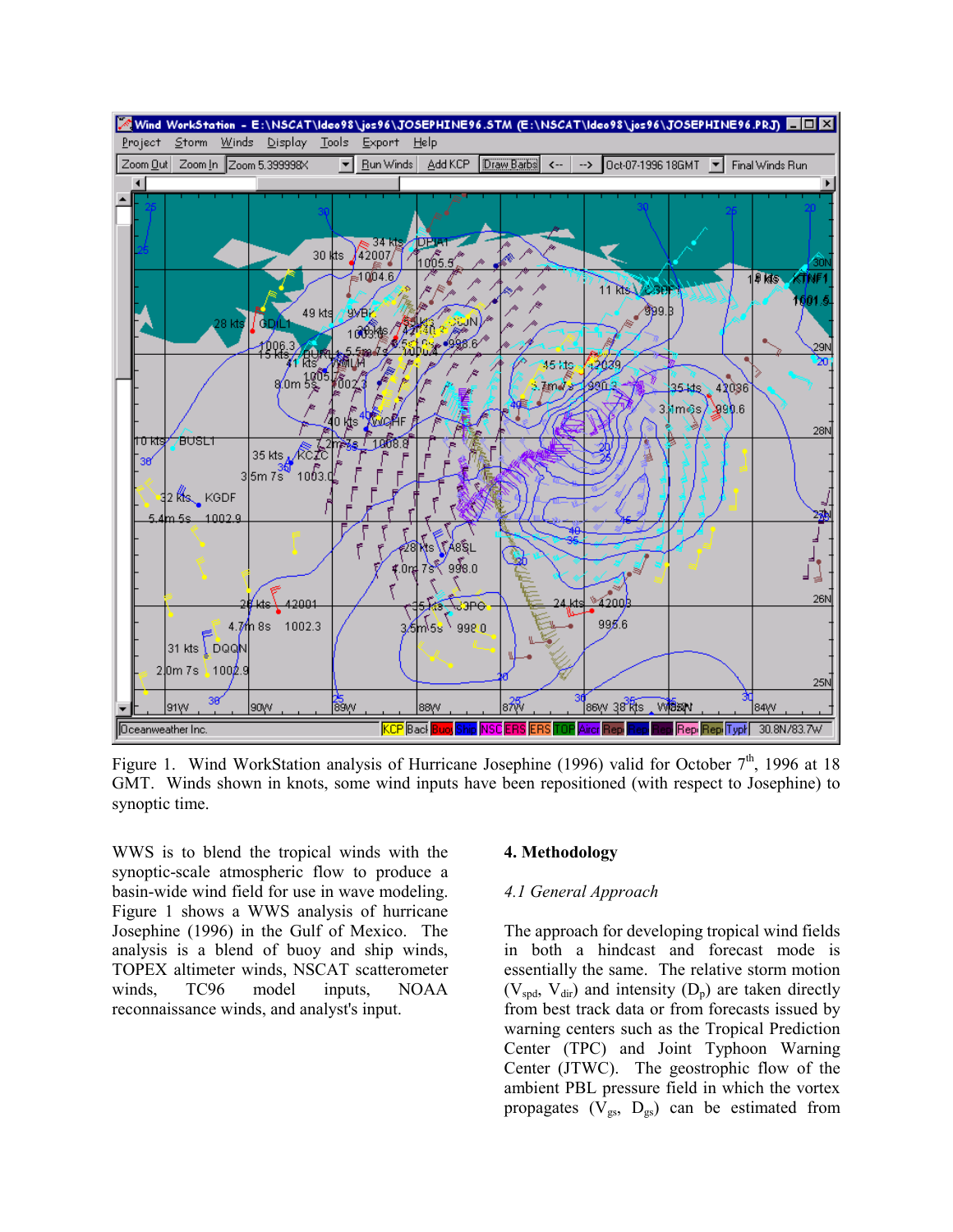surface analyses. The remaining model parameters, the scale radii of the exponential radial pressure profile  $(R_{p1}, R_{p2})$  and Holland's B parameter  $(B_1, B_2)$ , are the most difficult to determine. Except in cases where high quality aircraft reconnaissance indicate otherwise, typically only the single-exponential cases  $(R_{p1}$ , B1) are considered.

In the case of aircraft reconnaissance, the surface pressure profile (reduced from flight level) can be used to fit an  $R_{p1}/B_1$  curve to the data. Such a methodology is outlined in section 4.2. Otherwise, either wind radii information or actual wind measurements can be used to determine the  $R_{p1}/B_1$  model parameters in an "inverse modeling" sense. A database of more than 30,000 iterations of the TC96 model runs were compiled by varying the parameters found in Table 2. Output from each model solution was saved for parameters listed in Table 3.

|           | Table 2. Value of input parameters used in TC96 |
|-----------|-------------------------------------------------|
| database. |                                                 |

| Input                               | Value                          |  |  |
|-------------------------------------|--------------------------------|--|--|
| Parameter                           |                                |  |  |
| Latitude                            | 20 degrees                     |  |  |
| $V_{\text{spd}}$ , $V_{\text{dir}}$ | stationary                     |  |  |
| $\rm V_{gs},\, \rm D_{gs}$          | stationary                     |  |  |
| $D_{p}$                             | 2 to 120 mb in 2 mb increments |  |  |
| $R_p$                               | nmi to 120 nmi in 4 nmi        |  |  |
|                                     | increments                     |  |  |
| B                                   | 1 to $2.5$ in 0.1 increments   |  |  |
| H                                   | 500 m (boundary layer depth)   |  |  |
| Tempurature                         | $-2 C$ (air-sea temperature)   |  |  |
| Difference                          |                                |  |  |

Table 3. Saved output in TC96 database.

| <b>Output Parameter</b>                      |  |  |
|----------------------------------------------|--|--|
| Maximum surface wind                         |  |  |
| Radius of maximum wind                       |  |  |
| Azimuthally averaged wind speed in 5 nm bins |  |  |
| Radius (maximum) of 35 knot winds            |  |  |
| Radius (maximum) of 50 knot winds            |  |  |

Once the model inputs are determined and the model run, the winds surrounding the center (typically within 180 nmi) are brought into the WWS. The model winds are then compared to the available *insitu*, satellite, and aircraft wind observations. In a hindcast mode, it is common to iterate the model inputs based on the measured winds. Once the model winds have been finalized, they are blended into the surrounding synoptic wind field using selective deletion of peripheral model inputs and the use of kinematic control points (KCPs) which are highly weighted winds added by the analyst for use in the objective analysis.

# *4.2 Model Inputs Derived from Aircraft Reconnaissance*

When available, aircraft reconnaissance can be used to fit the pressure profile directly. Currently, aircraft reconnaissance is only available in the North Atlantic. Historically, a large database of aircraft data is also available for the North Pacific (JTWC discontinued aircraft reconnaissance 1986). In real time, typically vortex and supplementary vortex messages are available, while high-resolution observations (every 30 seconds or 1 minute) are available for hindcast studies. Aircraft pressure and wind measurements taken at flight level are reduced to the surface using techniques described by Jordan (1958) and Powell and Black (1990). Recent development of the GPS Dropwindsonde (Hock and Franklin, 1999) not only promises to measure the 10 meter surface wind directly, but to sample the entire wind sheer profile which may lead to better adjustment procedures for reducing flight level winds.

Figure 2 shows a sample fit of the real-time aircraft reconnaissance estimated pressures during Hurricane Dennis (1999). The upper left panel shows the supplementary vortex message winds plotted as distance from the center of Dennis (center position computed from closest vortex messages interpolated to wind observation time). The map in the upper right shows the track of Dennis from vortex messages with wind barbs (in knots) indicating the adjusted surface ten-minute wind. The lower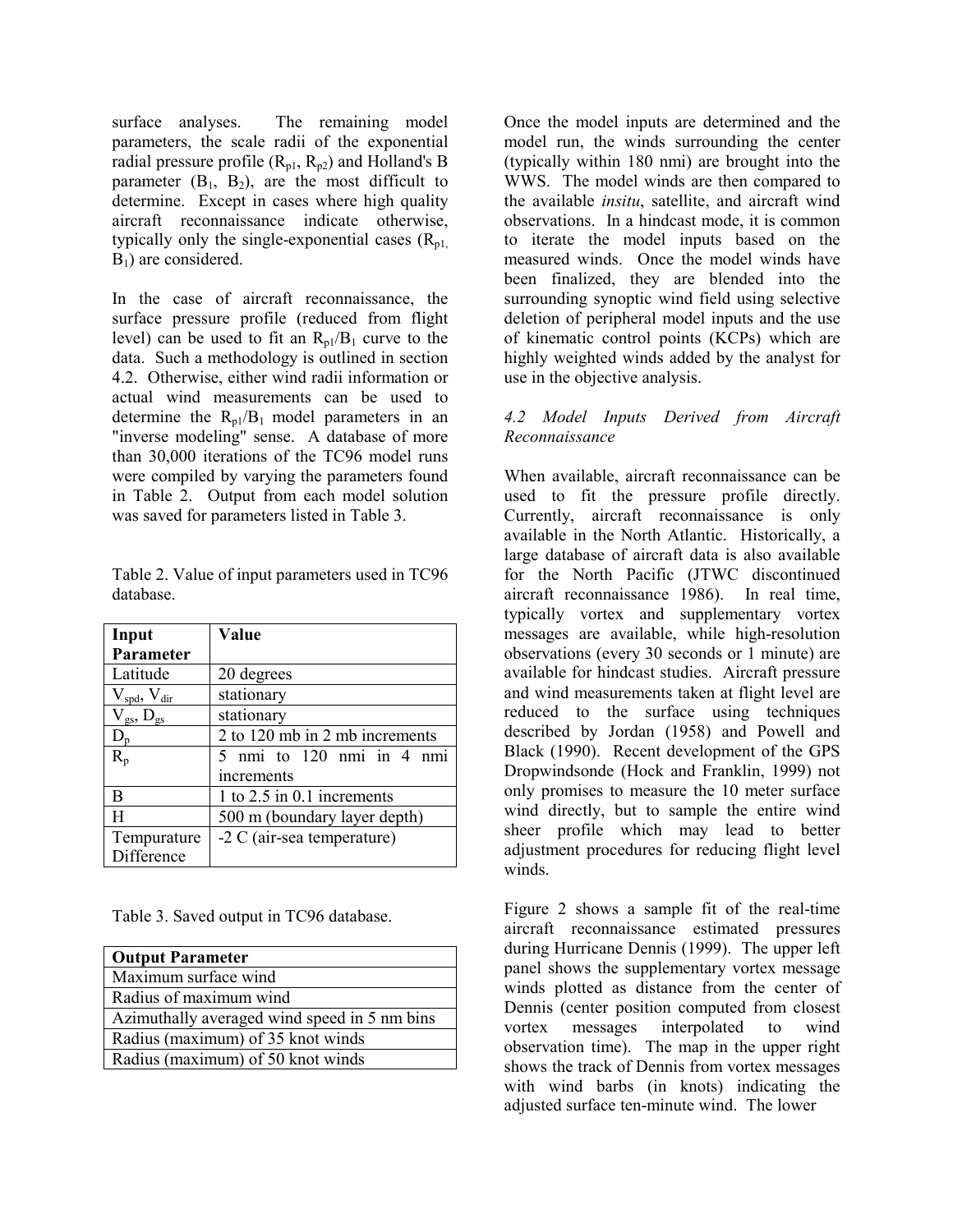

Figure 2. Real-time pressure profile fit to aircraft reconnaissance surface pressures reduced from flight level.

panel shows the reduced aircraft surface pressures with a profile fit. The fit profile of  $D_p=47$  (1012-965),  $R_p=52$  and  $B_1=1.4$ corresponds to a TC96 model maximum oneminute wind of 88.4 knots. The closest vortex message indicates that a surface wind of 86 knots (one-minute) was observed at this time.

*4.3 Model Inputs Derived from Official Forecast Guidance Wind Radii* 

Official forecasts from both TPC and JTWC for global tropical systems include forecast track, intensity and radii of 35 and 50 knots. It is desirable for an operational wind/wave forecast to as closely match as possible the official forecasts, both for consistency and for derivative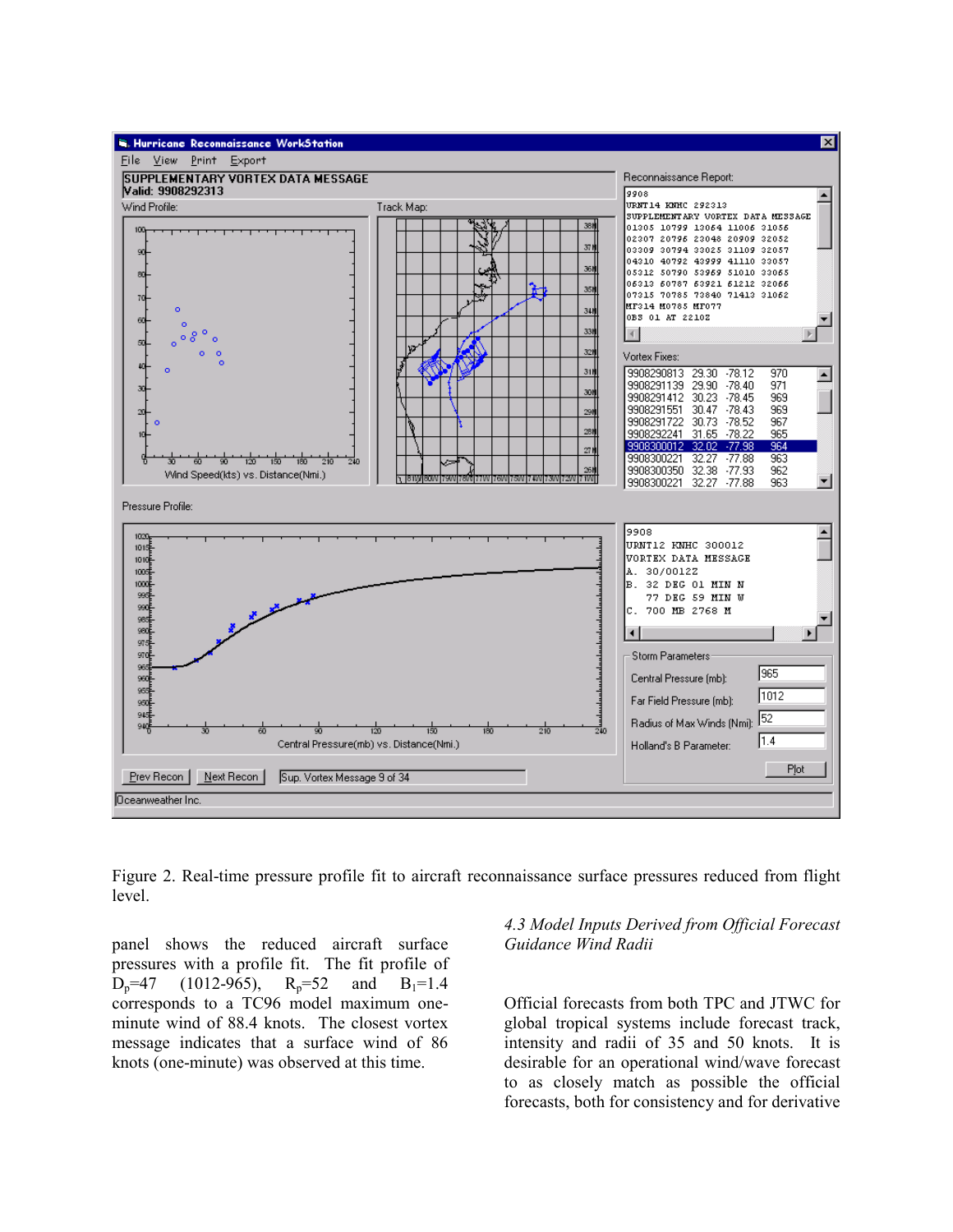forecast products which are based on an individual warning center's error statistics (such as a probabilistic wind/wave forecast).

To make use of the official forecast parameters, the TC96 database is first searched for all model solutions with a  $D_p$  matching the official forecast intensity with a maximum wind solution  $+/- 2$ m/s from the adjusted forecast intensity. The forecast intensity is adjusted for forward speed since the database assumes a stationary system. The resulting model solutions are then sorted by the radii of 50 (preferred) or 35 knots, and the model parameters are then interpolated from the closest 2 snap inputs. In cases were the tropical wind radii in a particular quadrant are enhanced by a synoptic-scale feature, the non-affected quadrant is used to determine the snap parameters and synoptic enhancement is modeled through the WWS.

This wind radii technique was recently applied in a hindcast mode. The GROW2000 (Global Reanalysis of Ocean Waves) project involved hindcasting the global ocean for the period 1979 to 1998. While the resolution of the global model (.625 by 1.25 degrees) was relatively course for tropical modeling, tropical systems were added to base GROW2000 wind fields to better predict the swells generated by tropical systems. A database of wind radii analyzed by JTWC was obtained for much of the Northern and Southern Pacific Oceans and was used to determine TC96 model parameters (Atlantic systems had already been analyzed in a previous project). The resulting tropical winds were more accurate than could be expected from using a simple climatological  $R_p/B_1$  ratio since they reflected an individual storm's wind radii as analyzed by JTWC.

# *4.4 Model Inputs Derived from QUIKSCAT Wind Measurements*

The global coverage and wide-swath of surface marine winds available from the QUIKSCAT scatterometer make this instrument well suited for the detection and analysis of tropical cyclone winds. However, this instrument suffers from both rain contamination and model function saturation that limits its use in winds over 20 m/s. Recent studies (Jones *et al.* 1999 and Cardone *et al.* 1999) indicate that a neural net algorithm for tropical cyclone winds may extend this limit to 25 m/s, but it is not yet clear that wind speed above 30 m/s will be retrievable.

While the radii of 35 knot winds can be determined from QUIKSCAT data (and perhaps someday the 50 knot radii) and the methodology in section 4.2 applied, the wide swath data make it possible to fit the model winds across the entire wind profile sampled by QUIKSCAT. Figure 2 shows OUIKSCAT wind measurements vs. distance from the center of hurricane Floyd (1999) for one pass. The thick line is the azimuthally averaged QUIKSCAT wind in 5 nmi bins. The dashed lines are a family of TC96 model solutions for a given  $D_n$ where  $B_1 = 1.00$  (representing  $1/15<sup>th</sup>$  of the total possible combinations in the TC96 database for this  $D_n$ ). While the range of maximum winds for this  $D_n / B_1$  combination has a 5 m/s range, the wind speed difference outside the radius of maximum winds is as much as 25 m/s.



Figure 3. Family of TC96 model solutions (dashed) for  $D_p=90$ ,  $B_1 = 1.00$  vs. azimuthally averaged QUIKSCAT data (solid) during hurricane Floyd (1999).

Figure 4 shows a best root mean squared (RMS) fit (left) of a TC96 database solution to the azimuthally averaged QUIKSCAT data for September  $14<sup>th</sup>$  at 12 GMT. Only azimuthally averaged QUIKSCAT winds below 20 m/s were considered in this fit to minimize the influence of model retrieval underestimation. Twenty-two snapshots were derived during the lifetime of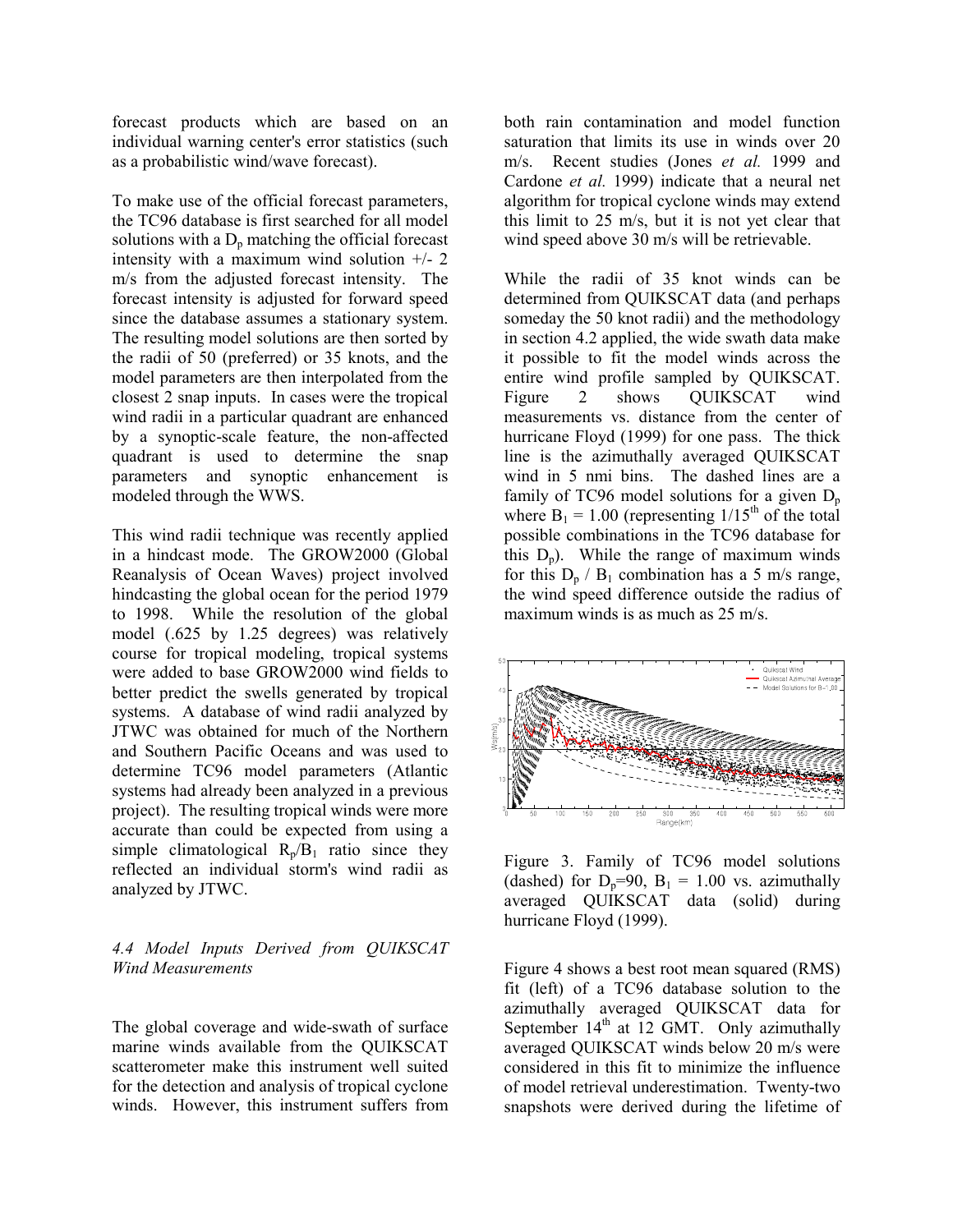Floyd using this methodology where sufficient QUIKSCAT was available. The resulting tropical wind field, when compared directly to QUIKSCAT observations, had a mean difference of .81 m/s with a scatter index (SI) of .23 and correlation coefficient of .87.



Figure 4. Best RMS fit to QUIKSCAT azimuthally averaged winds on September 14<sup>th</sup> 12 GMT.

# **5. Case Study during Hurricane Floyd (1999)**

Hurricane Floyd is an excellent test case for determining TC96 parameters from scatterometer measurements. The QUIKSCAT data allowed the selection of 22 snapshots during the lifetime of Floyd where there was sufficient data in all quadrants. These snapshots, along with the best track from NHC were used to construct the tropical wind field for Floyd without the direct use of reconnaissance data (although reconnaissance data was used by NHC to determine the track and intensity).

During Floyd, HRD produced 24 wind field snapshots using the WANDA system. While the HRD winds do not constitute an absolute standard for verification, they do provide a measure of the success of the QUIKSCAT inverse modeling technique. The TC96 model winds were compared to the HRD winds at the time of the HRD analyses. Overall, the TC96 model winds were biased high by 2.79 m/s with a SI of .17 and correlation coefficient of .92. Wind directions were biased by -5.6 degrees. These statistics indicate a close statistical match between the QUIKSCAT derived inverse model

winds and the HRD aircraft derived winds. Differences within a given snapshot occasionally display large spatially coherence differences. These differences may arise from a number of causes including: (1) failure of the TC96 model to simulate smaller scale spiral bands which are sensed by the aircraft; (2) HRD wind errors in storm quadrants not probed by the aircraft and (3) slight positioning errors in wind field features which have been qualitatively well modeled by both wind fields.

The HRD and TC96 wind fields were both imbedded into a synoptic-scale wind field using the WWS, and run through a .25-degree  $3<sup>rd</sup>$ generation wave model adapted to the Western North Atlantic. A comparison of the winds and waves during Floyd at NOAA buoy 41002 (Figure 5) show similar characteristics from the HRD and TC96 winds and waves. There is a slight underestimation of the winds and waves by the HRD winds and a slight overestimation by the TC96 model at this buoy. Overall, both hindcasts verify well. Wind comparisons to buoy 41010 (not shown), which was closest to the center of Floyd, show that the TC96 model winds tracked the measured wind speed very closely, except at the peak of the storm. The storm peak was overestimated by 7.5 m/s. The overestimation occurs when the modeled waves were greater than 9 meters (wave measurements at 41010 were not available). Given the extreme waves that the buoy likely encountered, coupled with the higher estimation of maximum winds by NHC (Table 4), it is likely that the buoy measurements are biased low and may have pulled down the peak winds in the HRD analysis which assimilated the buoy winds.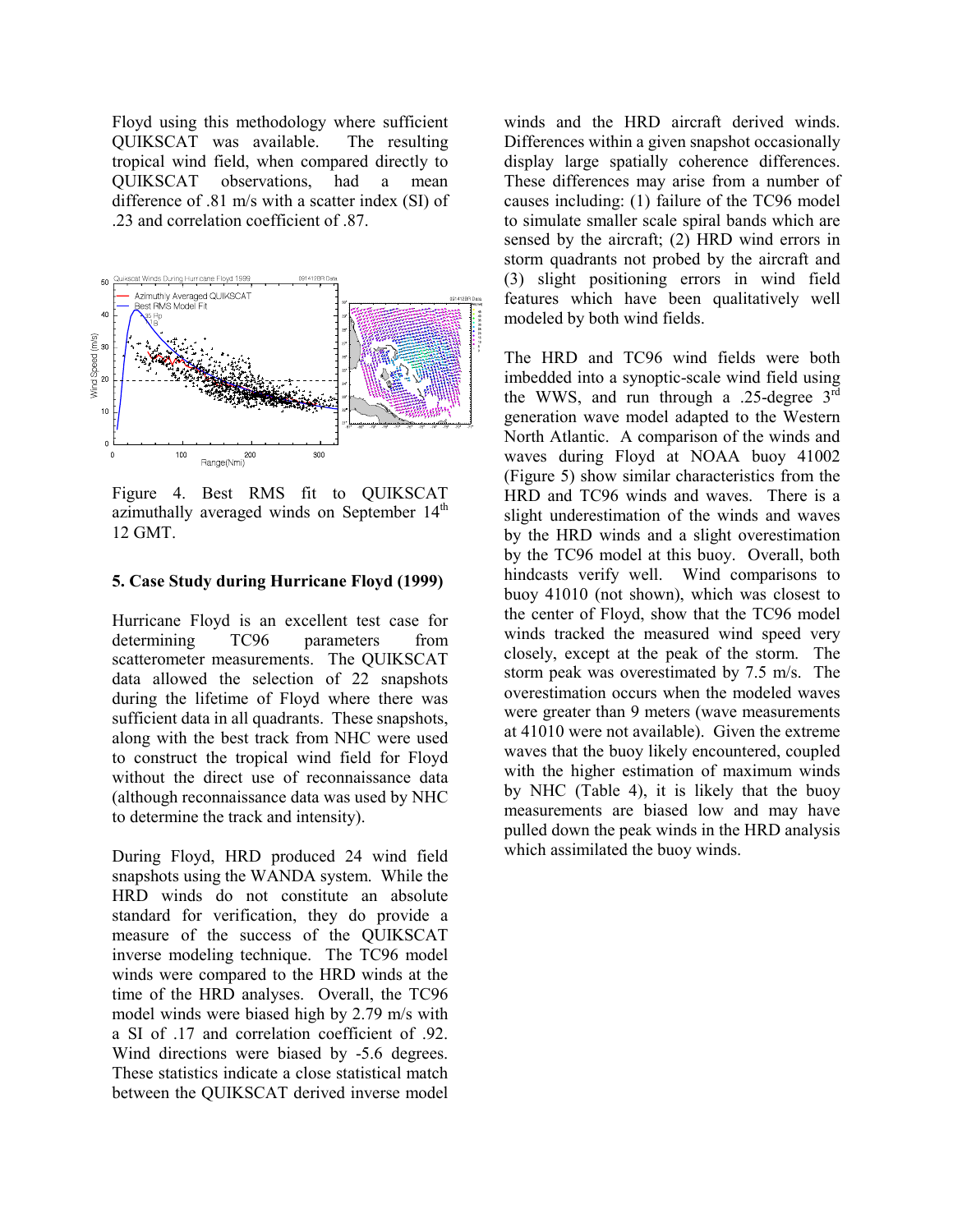

Figure 5. Comparison of wind and waves from HRD (solid) and TC96 (dashed) at Buoy 41002.

Table 4. Comparison of peak 10-minute, 10 meter wind speeds (m/s) during Floyd.

| <b>TC96</b> | HRD  | <b>Buoy</b> | NHC         |
|-------------|------|-------------|-------------|
|             |      |             | <b>Best</b> |
|             |      |             | Track       |
| 43.0        | 38.0 | 35.5        |             |

Overall, the TC96 model winds during Floyd show very good skill when compared directly against QUIKSCAT, HRD, and buoy winds and indirectly compared to buoy wave measurements. Given the global coverage of QUIKSCAT, this technique shows promise for the increased skill of tropical wind fields where aircraft reconnaissance is not available.

## **6. Conclusion**

This paper describes the system and techniques used to specify the surface wind field in tropical cyclones. The system is designed about the TC96 model, a well-proven tool that has been applied and validated in tropical basins worldwide. Methodologies applicable in both hindcasting and forecasting settings have been presented and have shown to be skillful when compared to measured wind and wave datasets.

#### **References**

Cardone, V. J., W. J. Pierson, and E. G. Ward, 1976. Hindcasting the directional spectra of hurricane generated waves. J. of Petrol. Technol., 28, 385-395.

Cardone, V. J. and D. B. Ross, 1979. State-ofthe-art wave prediction methods and data requirements. Ocean Wave Climate ed. M. D. Earle and A. Malahoff. Plenum Publishing Corp., 1979, 61-91.

Cardone, V.J., C.V. Greenwood, and J.A. Greenwood, 1992. Unified program for the specification of hurricane boundary layer winds over surfaces of specified roughness. Final Report. Contract Report CERC-92-1. Dept. of the Army,Waterways Experiment Station, Vicksburg, MS.

Cardone, V.J. and K.C. Ewans. 1992. Validation of the hindcast approach to the specification of wave conditions at the Maui location off the west coast of New Zealand. Preprints of the Third International Workshop on Wave Hindcasting and Forecasting, May 19-22, 1992, Montreal, Quebec, 232-247.

Cardone, V.J., A.T. Cox, J.A. Greenwood and E.F. Thompson, 1994. Upgrade of Tropical Cyclone Surface Wind Field Model Misc. Paper CERC-94-14, US Army Corps of Engineers.

Cardone, V.J. and C.K. Grant, 1994. Southeast Asia Meteorological and oceanographic hindcast study (SEAMOS). OSEA 94132. 10th Offshore Southeast Asia Conference, 6-9 December, 1994.

Cardone, V.J., A.T. Cox, W.J. Pierson, W.B. Sylvester, W.L. Jones and J. Zec, 1999. NASA Scatterometer High Resolution Winds for Hurricane Lili. IEEE 1999 International Geoscience and Remote Sensing Symposium (IGARRS'99) 28 June-2 July, 1999, Hamburg.

Chow, S. H., 1971. A study of the wind field in the planetary boundary layer of a moving tropical cyclone. Master of Science Thesis in